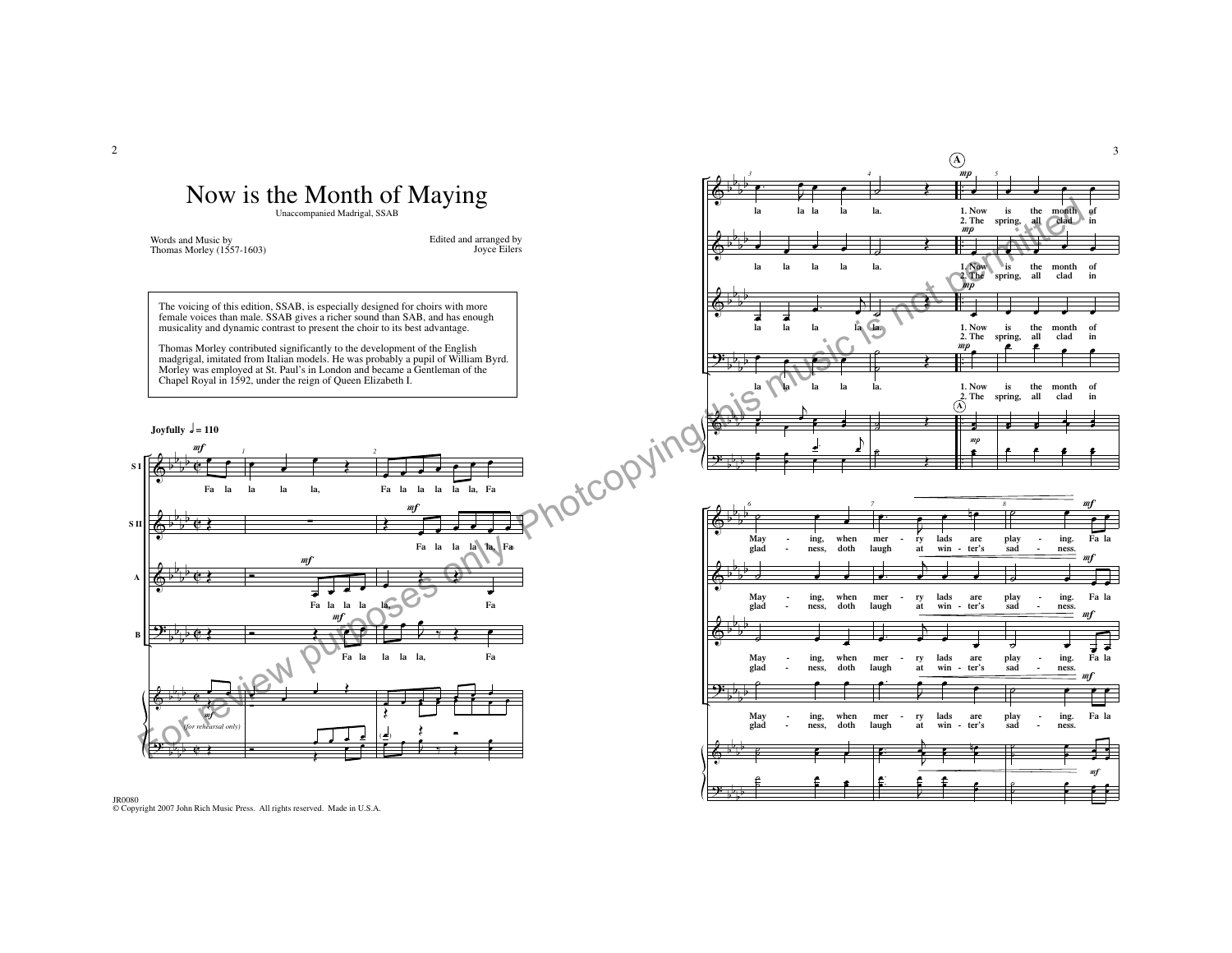





5